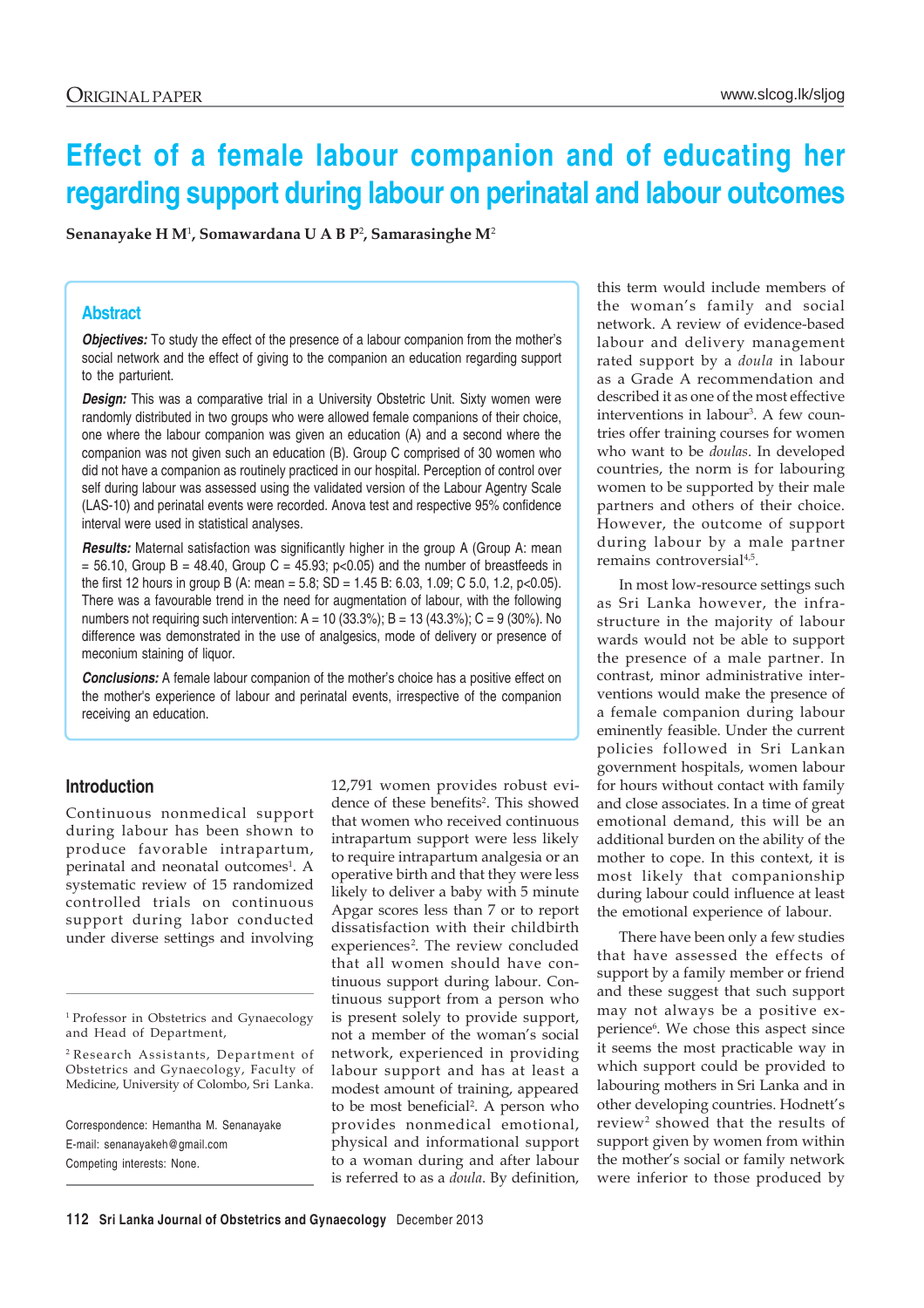those from outside. It is possible however, that Sri Lankan female companions, given their high health awareness and literacy could produce different results. If it is found to be useful, support by a female companion could be implemented as a useful intervention in low resource settings. This may prove to be one that is more feasible than provision of a *doula* from outside a woman's social network or to allow the presence of her male partner.

Aims of the present study were to evaluate the effect of support during labour given by a female companion from the mother's social network and to evaluate what effect giving an education to the labour companion would have on outcomes of labour.

# **Method**

We conducted a comparative trial in the Professorial Unit of the De Soysa Hospital for Women, Colombo, Sri Lanka from 1st September 2008 to 1st March 2009. Ethical aspects of the study were reviewed by the Ethics Review Committee of the Faculty of Medicine, University of Colombo.

Sixty women were recruited from the antenatal clinics and randomly allocated to two groups: A and B, who were to be allowed to have a female companion of their choice throughout labour. The nominated labour companions of Group A were educated regarding labour and about ways of providing support to the labouring woman according to a predetermined format. They were educated regarding issues given in Table 1 in simple language. These sessions were conducted as one-to-one sessions.

The companions of Group B were not given any formal instructions on how to support the labouring mother, but were told about the basic rules to follow in the labour ward to minimize interference with ward procedures. They were free to support the mother within these instructions.

Table 1 shows the points discussed with the companions of Group A to educate them regarding support during labour.

## **Table 1. Areas on which the companions of Group A were educated regarding labour**

- 01. Stages, normal length, symptoms and signs of labour
- 02. Types of analgesia and other medications available for use during labour
- 03. How to support the mother and how to deal with her during labour i.e. the less talk the better, avoid eye contact, allow and encourage freedom of movement
- 04. Special considerations in addressing the mother:
	- a. Be quiet and confidential, speak softly
	- b. Act more like a partner and not like a professional
	- c. Do not hold any authority over the mother at any point
- 05. Remind the mother to go to the toilet regularly during labour (depending on circumstances) and to keep the bladder empty
- 06. Physical comfort of the mother:
	- a. Keep her cool. Use cold towels to wipe the face. Offer liquids according to unit policy
	- b. Massage softly: stroking the back in early first stage while sitting on the bed and sacral massage while lying in left lateral position
- 07. Don't acknowledge labour as a painful process but perceive it as a sacred process of giving birth to another human being
- 08. Synchronize breathing to avoid hyperventilation by the mother

The eligibility criteria for recruitment were primigravidae between 28-36 weeks of period of gestation, uneventful singleton pregnancy, cephalic presentation, availability of a female companion of her choice to be present during the process of labour and their ability to read Sinhala or Tamil or English. They were provided with an information sheet at that stage to make an informed decision with the rest of the family. Multipara, those with multiple pregnancy, abnormal presentation, prematurity or postmaturity, maternal medical or other complications, those with an indication for elective caesarean section, fetal malformations and those who did not consent were excluded.

The companions were allowed to remain in the labour ward throughout labour but were told they may be asked to leave the ward in case the staff deemed it necessary in case of an emergency. Permission was obtained from the Director and Matron of the Hospital to allow labour companions. We conducted awareness sessions for the ward staff on companionship in labour since the concept was a new and challenging one for them.

The first primigravidae who had a normal delivery after a woman from Groups A or B was recruited to Group C as a control until 30 women were recruited. The routine practice in our hospital at the time was for women not to be allowed a companion.

Perception of control over self during labour was assessed using a validated version of the Labour Agentry Scale<sup>7,8</sup> (LAS-10). This has been the tool used for this purpose in all studies where it has been necessary to study this aspect. The Sinhala and Tamil versions of the scale were validated by seeking opinions of 10 experts. The questionnaire was administered to mothers within 24 hours of the birth. Perinatal events and the number of breast feeds in the first 24 hours were recorded by direct inquiry and by perusing the clinical records. Anova test and respective 95% confidence interval were used in statistical analyses.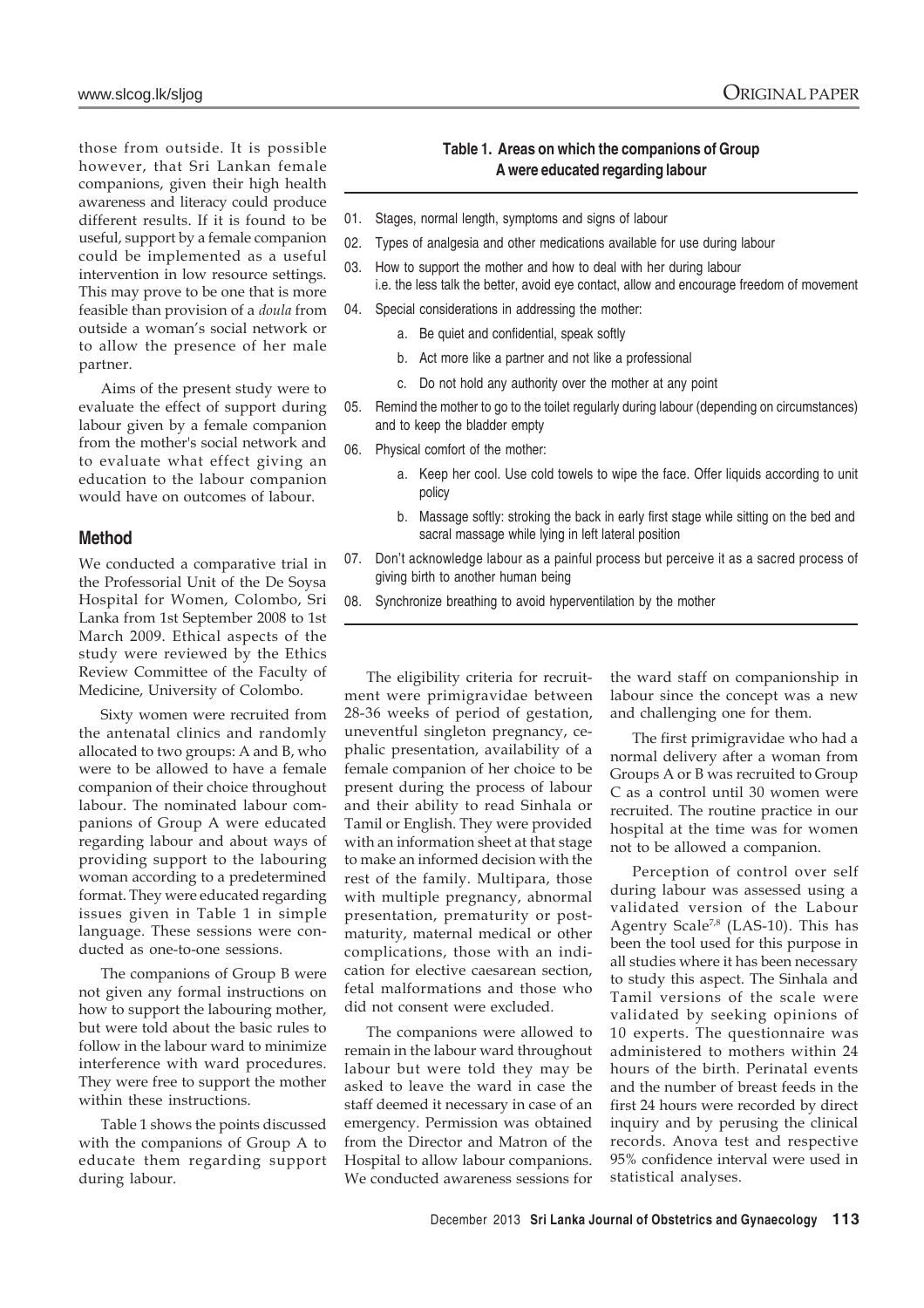| Criterion                                                                       | Group A                  | Group B        | Group C     | p value        |
|---------------------------------------------------------------------------------|--------------------------|----------------|-------------|----------------|
| Perceived satisfaction with labour                                              | 56.10 (9.02)             | 48.40, 7.36    | 45.93, 9.29 | < 0.05         |
| Breast feeds in first 12 hours                                                  | 5.8(1.45)                | 6.03(1.09)     | 5.0(1.20)   | < 0.05         |
| Number needing augmentation of labour                                           | 20 (66.6%)               | 17 (56.7%)     | 21 (70%)    | <b>NS</b>      |
| Length of active labour (hours) *excludes<br>those undergoing caesarean section | 5.41(2.54)               | 6.12(2.65)     | 7.02(3.21)  | <b>NS</b>      |
| Normal delivery                                                                 | 24 (80%)                 | 23 (76%)       | 23 (76%)    | <b>NS</b>      |
| Emergency cesarean section                                                      | 5(16%)                   | 5(16%)         | 4(13.3%)    | <b>NS</b>      |
| Assisted vaginal delivery                                                       |                          | $\overline{2}$ | 3           |                |
| Apgar score $\leq 7$                                                            | $\overline{\phantom{0}}$ | $\blacksquare$ | 02          | $\blacksquare$ |

|  |  |  |  | Table 2. Comparison between the three groups with regard to the perceived satisfaction with labour and perinatal events |
|--|--|--|--|-------------------------------------------------------------------------------------------------------------------------|
|--|--|--|--|-------------------------------------------------------------------------------------------------------------------------|

## **Results**

From the total of 60 women in Groups A and B, 44 (73.33%) selected their mother as the support person and the rest, another female relative. There was no significant difference in the mean age of the 3 study groups (A=24.17 years, B=24.40, C=24.27).

Comparison between the three groups with regard to the perceived satisfactions with labour and perinatal events is given in Table 2.

There was no statistical difference between the groups with respect to the type of analgesic used, the frequency of administration of analgesics, mode of delivery or presence of meconium staining of liquor.

## **Discussion**

Before childbirth moved from the home to hospital, it was common practice to have female family members and close friends attending on labouring mothers. The findings of this study confirm the value of this practice. Maternal satisfaction in the groups that had a labour companion was significantly higher, as reflected by high LAS-10 scores. The score was highest in the group who had a companion who underwent education regarding support during labour.

Hodnett's review<sup>2</sup> showed that women most likely to benefit were likely to be those who received support from women who had at least a minimal education on it. In this study, the beneficial effects such as the number of feeds in the first 12 hours were seen even in the group of women whose companions had not received formal instruction. However, we would describe the education the companions of group A were given as very basic and easily imparted even in the setting of a busy labor ward.

The significantly higher number of breastfeeds in the first 24 hours in the supported groups is in concordance with results of previous studies<sup>9-11</sup>. This indicates that companionship in labour could have a major impact on establishment of breastfeeding. For women in developing countries and their healthcare systems, this could prove to be a substantial advantage.

Two babies in the group that did not have a companion were born with Apgar scores below 7, whereas none in the two groups that had a companion had low scores. Although this was not statistically significant and not an aspect we studied specifically, we suspect that this difference was because women with companions received closer monitoring. This could have been an indirect result of the presence of a companion.

This study was aimed at reproducing favourable results of previous studies evaluating the presence of a female during labour companion in a low-resource setting. It has shown beneficial effects of the mere presence of a female labour. Many of the favourable perinatal outcomes were seen irrespective of the companion receiving an education on supporting the parturient. There was also a clear trend towards shorter labours in the groups that had a companion.

Apart from the scientific aspects, a companion will also empower women indirectly and improve the way care providers interact with them. In addition to being an effective, low cost intervention in labour, support by a companion could also contribute to improving the overall quality of maternity care in Sri Lanka. During the period of this study we found it could be implemented easily and the attitude of the staff towards it was overwhelmingly positive. We recommend that Sri Lankan hospitals adopt allowing a female companion of the labouring mother's choice as policy.

#### **Acknowledgments**

The Labour Agentry Scale (LAS-10) was used with the kind permission of Professor Ellen Hodnett, Professor and Heather M Reisman, Chair in